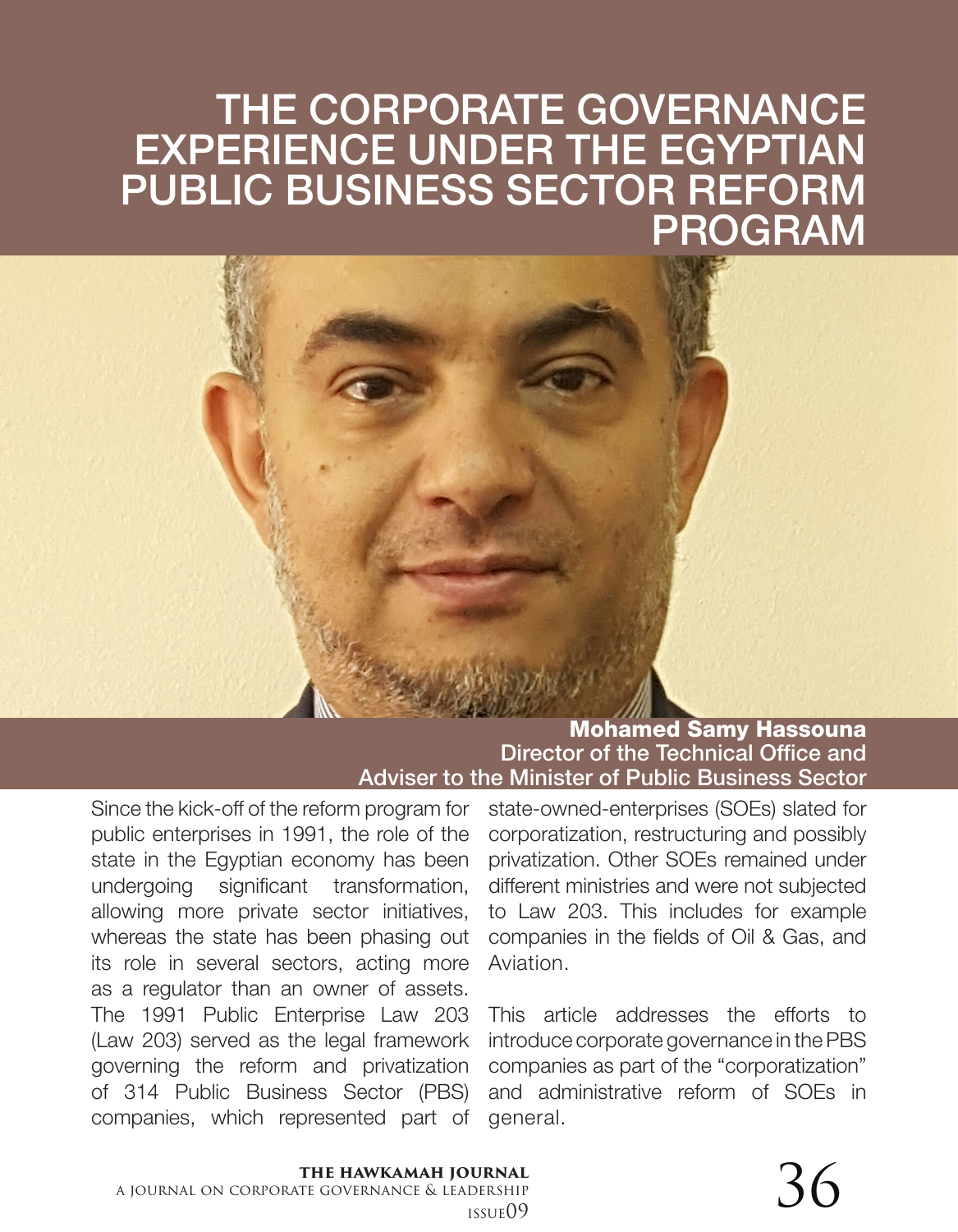### First Phase of PBS Reform Program: 1991-2004

This phase witnessed some governance progress, mostly in terms of better transparency and disclosure. Prior to 1991, SOEs were created under various ministries. Ministries were regulators of industries and owned companies that competed in the same industries as well. The idea was to separate companies from ministries and to create level playing field. The change was triggered by a variety of measures, most notably the Law 203 which included a host of measures relating to corporate governance, as well as the Capital Market Law (CML) number 95 for the year 1992.

### The 1991 Public Enterprise Law 203:

It is worth reviewing a few illustrative articles of Law 203. The law is not presented here as the best model, but rather as the umbrella under which the public enterprises have operated since 1991.

### Here are a few highlights of important Corporate Governance-related Articles of Law 203:

• For the first time management has been separated from ownership in a structure based on Holding Companies (HCs) and Affiliate Companies (ACs). The HC is 100% owned by the Ministry of Finance (MoF), and in turn the HC owns shares in the ACs. Usually the ACs are wholly-owned by the HC, with the exception of some 30 companies (out of 145) which have private ownership stakes up to 49%.

• The new model corporatized the entities. The law mandated the issuance of articles of association, determination of capital and share structures, among others. The aim was to transform the public enterprises from centrally planned/operated entities to corporations which are profit oriented and accountable to owners.

• Fach HC/AC has its own board of directors as well as a general assembly. The assembly evaluates the performance of the board and decides on any compensation or bonuses, as well as any changes in the BOD chairman or members. This structure facilitated drawing lines of accountability, follow-up and responsibility accounting. It is worth mentioning that the minister is the head of the GA of all HCs, members of the GA are appointed by the Prime Minister. Board members of the HC are members of the general assemblies of each of all its ACs, establishing an important link in the HC/AC organizational structure.

• The law also includes provisions relating to conflicts of interests and related party transactions.

• As for access to information by shareholders (whether the state or private sector minority shareholders), the Law 203 stipulates that "shareholders may have access to the registers of the affiliate company with the exception of the books in which the minutes of the BOD are recorded, and the company's accounting books… they may have the balance sheet, P&L account, Auditors Report, for 3 financial years … and access to all other

#### **the hawkamah journal** a journal on corporate governance & leadership 37 issue09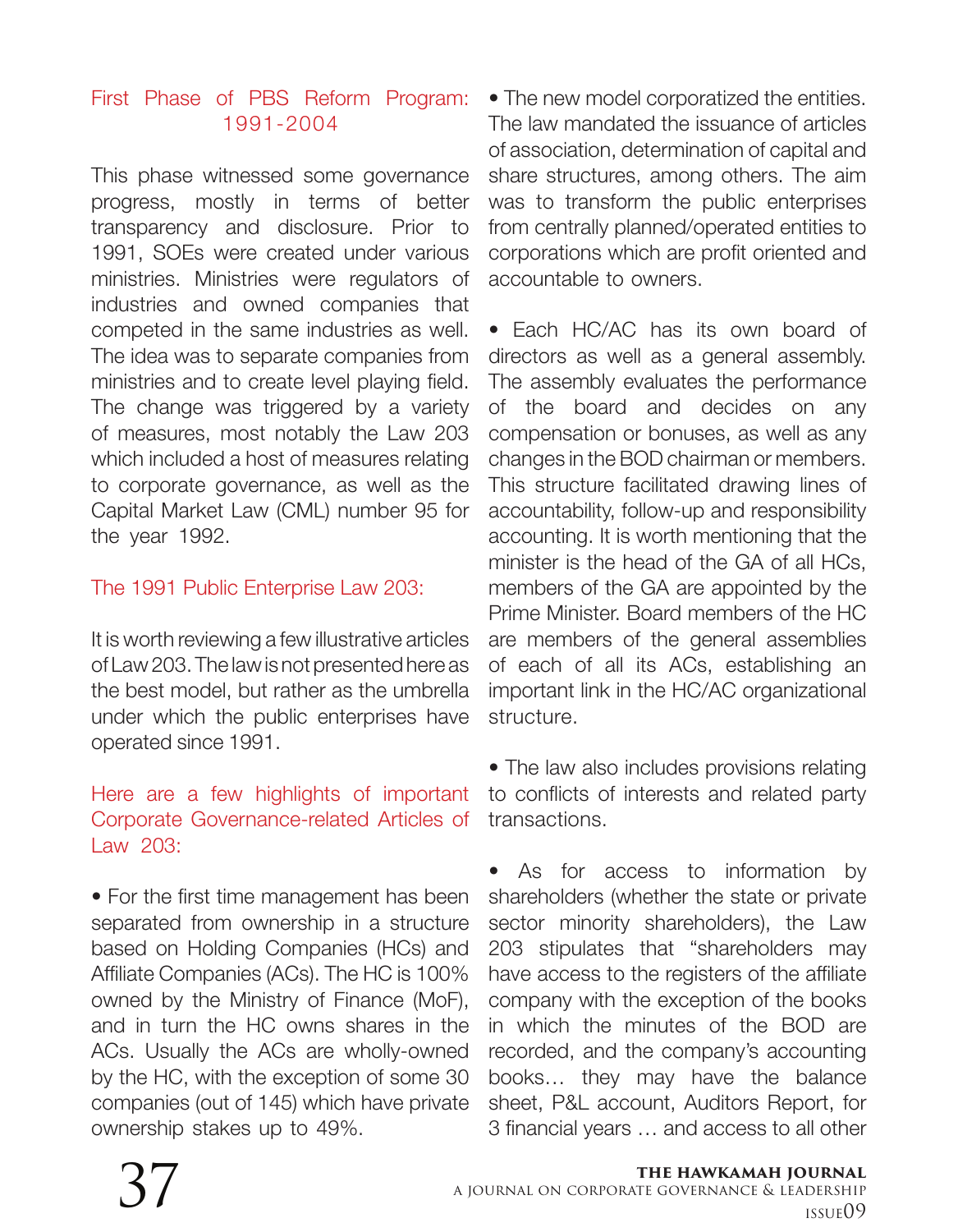papers and documents whose contents and data should not cause prejudice to the company's position or to a third party".

• As for the reporting cycle, the HC shall report the estimated budget for an upcoming year to the minister 6 months prior to the first day of the budgeted year. Also quarterly reports from the AC to the HC and in turn to the minister are stipulated in the Law.

### Capital Market Law:

The CML dictates disclosure requirements for listed companies such as quarterly statements, disclosure of board decisions on timely basis, and controls over insider trading and related party transactions. However, these measures were confined to listed PBS companies only.

In a nutshell, this phase witnessed progress in law-related efforts concerning the legal infrastructure for corporate governance, but not in outcome-related efforts.

### Second Phase of PBS Reform Program: 2004- Early 2011

In 2004, the Ministry of Public Business Sector (MPBS) was merged under a newly formed Ministry of Investment, with the current top World Bank executive Dr. Mahmoud Mohieldin in charge as Minister of Investment (MoI) till 2010. This was the take-off phase for corporate governance not only in SOEs or PBS companies but in Egyptian business sector by and large.

With the adoption of the "asset

management" approach in mid-2004, more emphasis has been placed on restructuring and on corporate governance. The privatization component excelled but was eventually discontinued in 2009 since the sale of SOEs during this phase (PBS and other SOEs) faced increasing opposition fuelled by labor movements, politicians and even the media, with more calls for restructuring and support to SOEs in general.

The corporate governance component was a priority during these years, which witnessed several milestones, including the following:

• Establishing the Institute of Directors entrusted with all corporate governancerelated efforts and mandates.

• Issuing the first Egyptian Guidelines on Corporate Governance for listed companies in 2005, and separate guidelines for SOEs in 2007.

• Adding corporate governance to the benchmarks against which PBS boards were evaluated, alongside the traditional financial and other indicators.

• Revitalizing the role of General Assemblies of HCs and ACs.

• Conducting extensive training on corporate governance, targeting middle and top level management.

• Extensive efforts were made to benefit from other country experience.

**the hawkamah journal** a journal on corporate governance & leadership  $\frac{1}{\text{DERSHIP}}$   $\frac{38}{\text{USSUE}(09)}$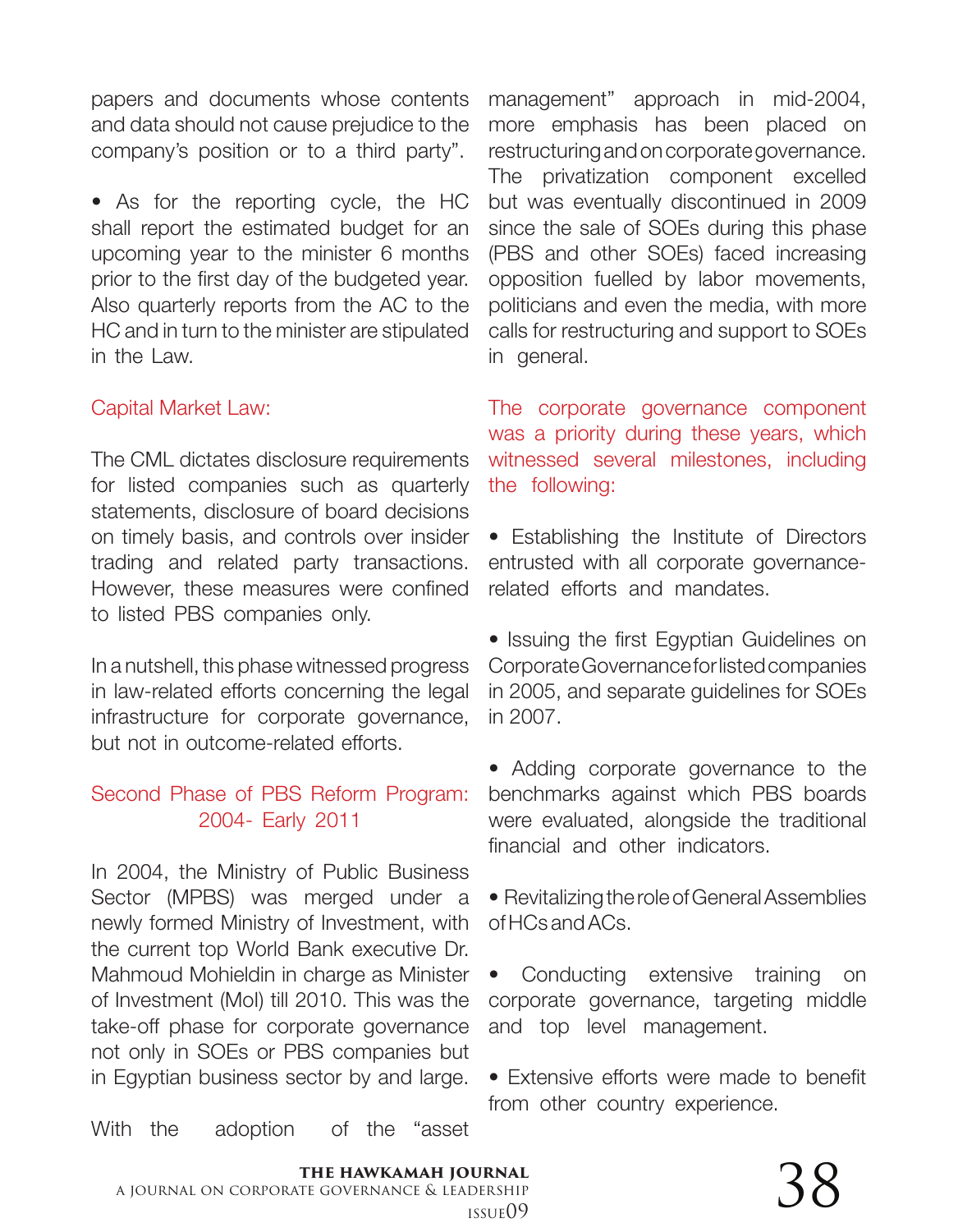• Getting international organizations such as the World Bank to help in the process, not only financial assistance but in provision of technical expertise.

• Conducting a unique study including surveys, visitation and questionnaires to assess the governance climate in PBS companies, which was deemed to be weak in the absolute majority of companies.

### Third Phase of PBS Reform Program: 2011- to Date

The dawn of 2011 witnessed the historical Jan 25th youth movement which gathered millions of supporters across the country. Unfortunately, efforts to further institutionalize corporate governance in SOEs in general were impeded, due to a few years of country-wide unrest that followed, which took its toll on SOEs suffering frequent strikes and labor instability.

Recently, however, corporate governance has gained traction again. Since early 2016, significant measures have been taken by the MPBS, which include the following:

• Ministerial decree was issued to establish a committee (in which I am a member) of governance experts to review and update the 2007 Corporate Governance Guidelines for SOEs in light of the new 2015 OECD Guidelines. The draft new guidelines have been produced and currently under review.

• Ministerial decrees were issued targeting corporate governance-related principles to be applied and adhered to by all PBS companies. Examples include:

Audit Committees have become mandatory.

- Injecting new blood with various expertise during the reformation of boards, to avoid having only industry-related experts -like engineers - occupying all the boards of industrial PBS companies, or physicians and pharmacists in boards of pharmaceutical PBS.

- Enhancing the measures relating to terms of board membership and criteria for selecting board members.

• Representation of SOE shareholdings in joint ventures also was targeted by another ministerial decree to achieve better accountability for those representing PBS companies on the boards of joint venture (private) shareholding companies.

• Much effort is being made to educate the officials in companies about stock market watch, especially for listed companies, and issues like alternative financing techniques and how to revamp the costing systems which were giving misleading information to top management in some cases.

### Evaluation of Corporate Governance efforts in PBS from 1991 to-date:

The overall evaluation of governance in PBS companies from 1991 to date could be "satisfactory", although, compared to pre-1991 circumstances, there is a remarkable improvement in terms of "corporatization"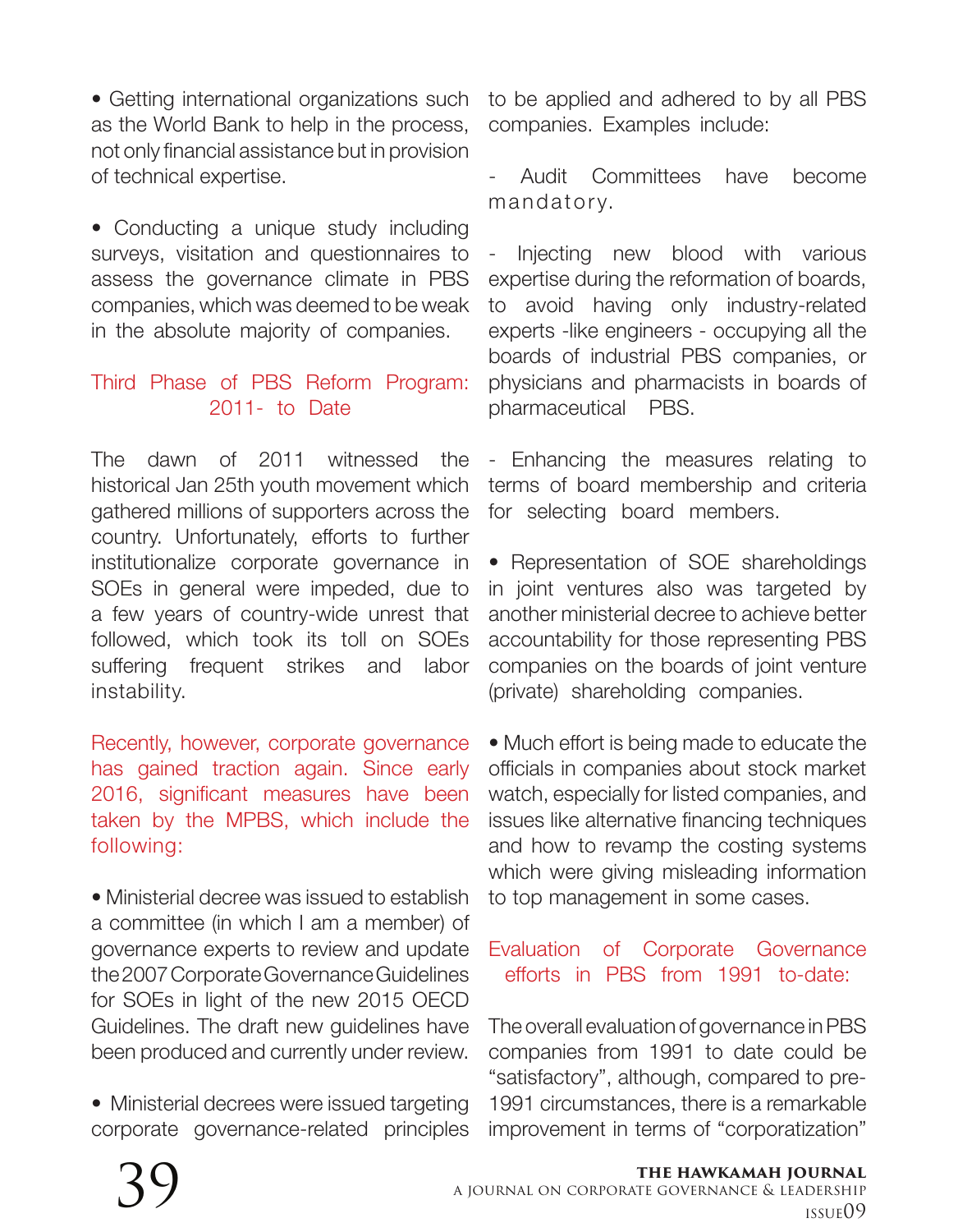of the PBS. Several factors contributed, positively or negatively, to the degree of progress achieved, including the following factors which we will state with reference to OECD 2015 Guidelines as a benchmark:

• There are two means to measure governance progress, (1) using law-based indicators and (2) using outcome-based indicators. The law-based indicators reveal that from 1991 through 2004 there was progress made in establishing -from scratch- a legal framework for corporate governance in PBS companies as well as the capital market. However, the degree to which those measures in the laws were abided by is questionable.

• Apart from the requirements set forth in the PBL and CML, there is limited awareness of corporate governance in most of the PBS companies today, not to mention insufficient corporate governance practices. This was documented in a study by the World Bank which included visits and surveys conducted in a huge number of PBS companies to assess the extent to which good governance is being practiced. It showed slightly better governance conditions and awareness in listed companies only like Eastern Tobacco and Misr Aluminum, though in general the assessment was weak. Although this study was conducted around 2007/2008, the current the situation is not markedly different, especially due to the effect of the last few years.

• PBS companies had somehow continued to have preferential treatment, though in rare cases like where a distressed PBS

company would run out of cash to pay its payroll. To avoid labor unrest especially in large "town factories" like Mehalla or Kafr El Dawar Spinning and Weaving Companies, cash was paid directly by the treasury. This is still the situation today. It is worth mentioning that the 2015 OECD Guidelines mention clearly that "SOEs economic activities should face market consistent conditions regarding access to debt and equity finance". It is worth mentioning that Law 203 also stipulates that PBS companies must not enjoy exceptional privileges or unfair burdens.

• On the other hand, a few of the aforementioned governance-related aspects of Law 203 were not adhered to, and represents extra burden on PBS. An example today is the continued influence of the state on some PBS companies to play a costly role in maintaining social stability through the provision of goods and services at subsidized prices and the treasury never paying back those companies the due compensation. This was –and still is todayclear in foodstuffs and pharmaceuticals companies. It is worth mentioning here that the new 2015 (G20) OECD Guidelines on Corporate Governance in SOEs added a complete chapter (Chapter 3: SOEs in the marketplace) mostly to confirm the importance of a "level playing field and fair competition in the marketplace when SOEs undertake economic activities". It is clearly stated that "costs related to public policy objectives should be funded by the state and disclosed".